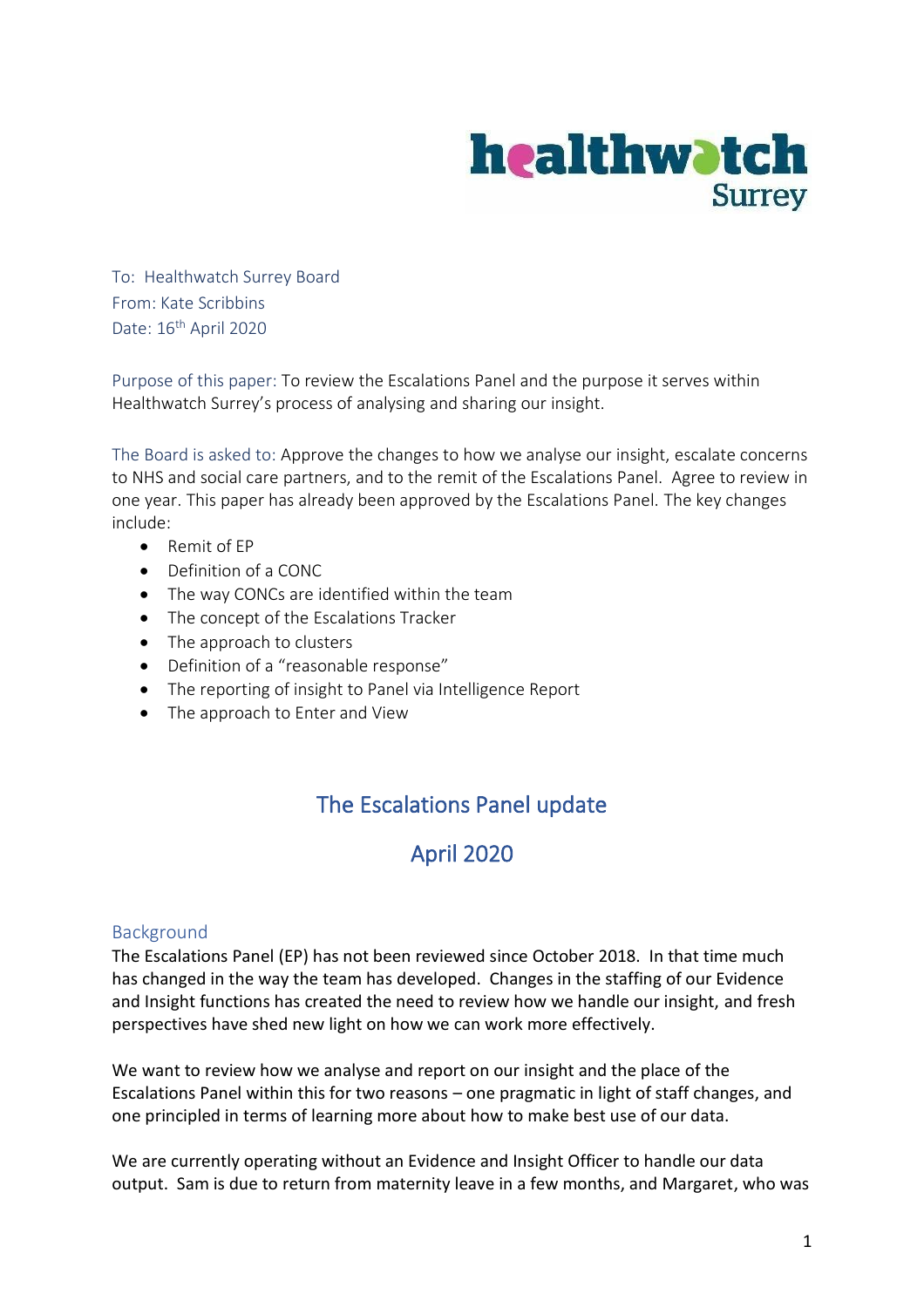her maternity cover, resigned and left us at the end of Feb. We are covering the vacancy with various staff members picking up the slack. From a pragmatic point of view, we need to find a way of working that makes the best use of our insight for 6 months, and then have a further review once Sam is back.

In terms of principles, over the last few months we have realised that there are a number of inefficiencies in the ways we are working:

- We are producing too many different reports for different audiences;
- We have been "holding on" to concerning cases for too long before escalating;
- We have not done enough in-depth analysis of our own insight before coming to the EP with recommendations for action;
- We have reacted to negative sentiment analysis without fully understanding the limitations and potential shortcomings of this approach without more sophisticated analysis.

We are now taking action to address all of the above. We would like to do this in a staged manner, making some changes now, with a further review once Sam is back (autumn 2020).

These changes include a change to the way the Escalations Panel (EP) works, and what insight will be taken to the EP.

### Changes to EP

There are two key changes we want to make to the EP:

- 1) The way the EP looks at our concerning cases;
- 2) The way we use our intelligence and insight to inform what the EP looks at.

## Why do we have an Escalations Panel?

What has been the purpose of the EP to date?

- 1. To help spot emerging issues to guide what HWSy investigates further;
- 2. To help work out what is going on in these emerging issues scratch below the surface;
- 3. To help work out which cases amongst all our insight are the most concerning and how to escalate these.

#### What will the new purpose of the EP be?

- 1. To look at all the cases the staff team have escalated, consider the responses we have received from providers/commissioners and determine whether these responses are satisfactory, or whether HWSy needs to take further action using all the powers at our disposal;
- 2. To receive an update on our insight via an "Intelligence Report" and advise the staff team on context and what issues should be pursued further.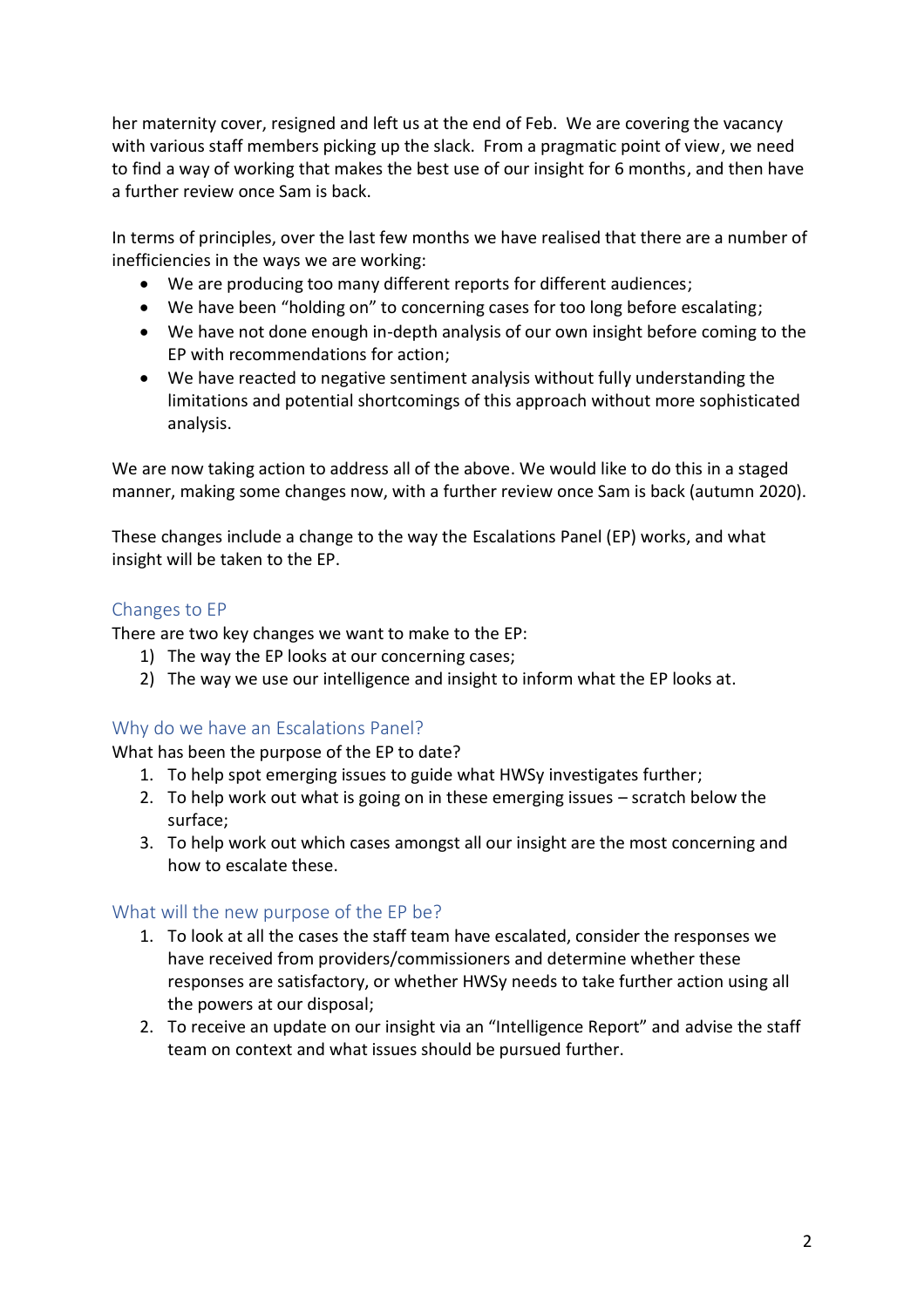#### Concerning cases (CONCS)

Since October 2018, the EP has been operating as the filter for all concerning cases (CONCS<sup>1</sup>), deciding which ones to "escalate" and where. This means cases are delayed whilst waiting to go to the EP (with the expectation of safeguarding which is always actioned immediately). It also means that the EP has limited time to look at cases and can only select a sub-set for escalation. This judgement is quite subjective.

Currently we define concerning cases as those experiences which includes issues around *unmet needs; quality of care not acceptable; person exposed to avoidable harm*. We recommend that this definition is adapted to remove unmet needs *except where this relates to harm*. This is because unmet need is quite wide in interpretation and covers issues which are often more suitable to be reported back to commissioners as a theme (e.g. people unable to book GP appointments due to poor booking systems, or people feeling they have been discharged to early from mental health services. Where we have a number of these cases, they will be acted on as a cluster. Therefore, we will define concerning cases as those where the quality of care was not acceptable and/or a person was exposed to avoidable harm. We will keep this definition under review.

As our relationships with providers and commissioners has developed, and staff expertise in spotting concerning cases has developed, we have moved to a system of escalating any CONCS to providers and commissioners straight away. This is due in part to the work we have been doing with the new Surrey Heartlands architecture, where we have been building relationships with Quality team leads and agreeing to escalate more to them.

Our remit as a Healthwatch is to share and escalate as much as possible without applying subjective filters of our own, and this is best served by staff escalating CONCS as business as usual, without needing additional filtering at the EP.

We also need to improve the way CONCS are flagged as they are put onto our database. Currently all stories are read by our Data and Admin officer (Margaret's old post) and it is their job to pick out the CONCS. There are a number of problems with this approach:

- 1) It is difficult/potentially traumatic for one individual to read such a volume of distressing cases
- 2) It is too subjective for one person to be making this judgement call for all our stories
- 3) It is too risky to have only one person in the team reading all our stories.

We are therefore moving to a system whereby:

- The Intelligence Officers have overall responsibility for identifying CONCs and maintaining the Escalations Tracker;
- People who put stories on the database (Helpdesk, CA Champions, IHCA as well as core team) will be trained in how to identify and flag potential CONCS as they input;
- More team members *and volunteers* will be involved in reading all stories and identifying CONCS (coordinated by the Intelligence Officers) thereby spreading the

 $1$  Current definition is an experience which includes issues around unmet needs; quality of care not acceptable; person exposed to avoidable harm. These are currently under review.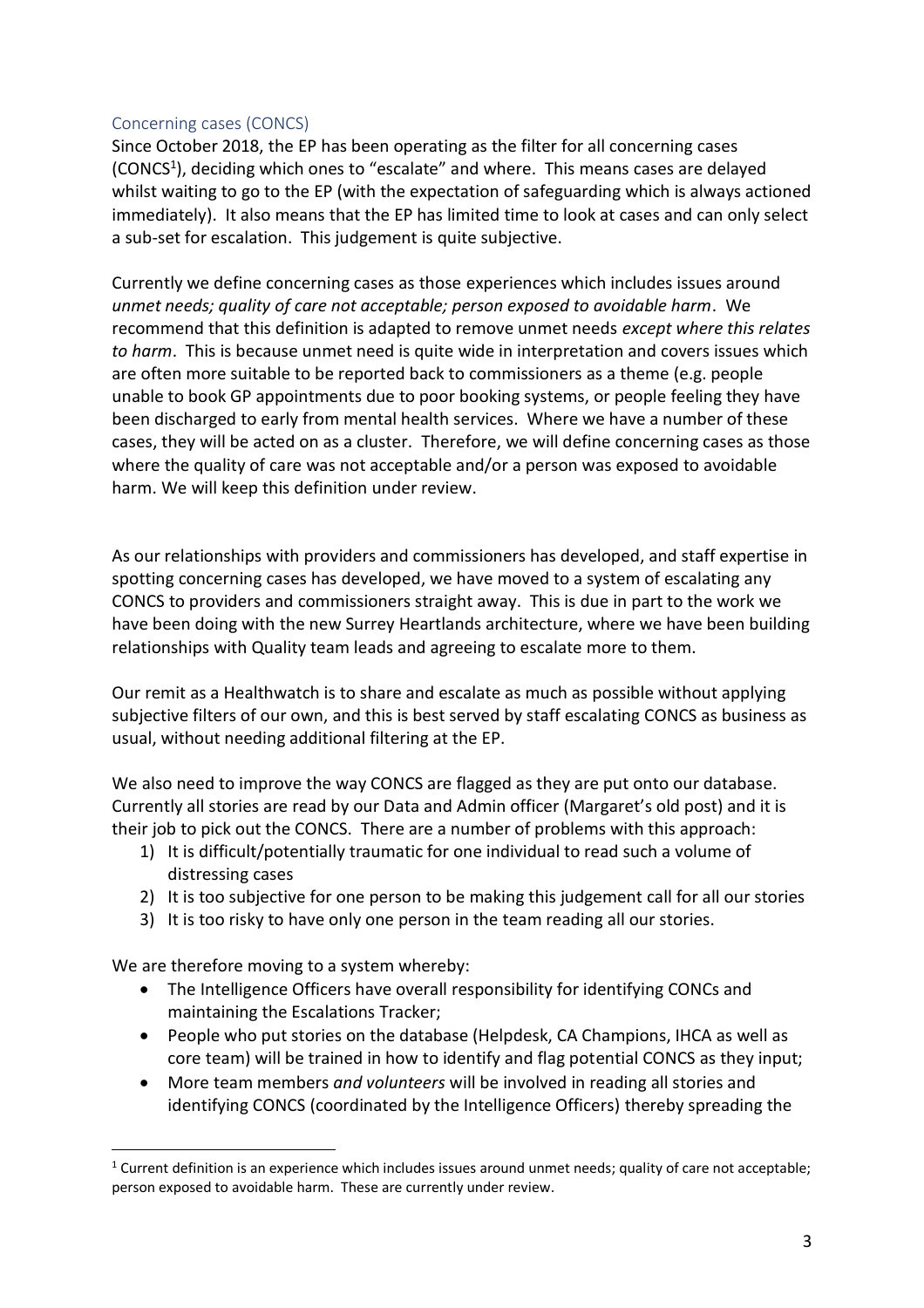load, reducing the impact on one individual, and reducing the risk of subjective judgement.

By doing this we believe we will be better at identifying CONCS in the first place. These will then be escalated to providers for responses. We will do more to harness volunteer support in helping us work out what's gone on in each case and therefore what questions we need to be asking of providers/commissioners.

We are developing a master Escalations Tracker of all our CONCS. This will include the original issue; the questions asked of the provider/commissioner; the status of the CONC and any response received.

This tracker will be reviewed by the EP and the role of the panel will be to look at the responses received and evaluate whether they are "reasonable/satisfactory" (definition to be developed). On occasion we receive inadequate responses to our escalations, and the role of the EP will then be to decide what further action we need to take, and whether we need to use our powers (e.g. more formal approach; Enter and View; take matters to CQC or Adults and Health Select Committee or elsewhere).

We will also develop our sharing of the tracker with colleagues in quality across SH and Frimley who are interested in knowing what we've escalated and what responses we get.

#### **Clusters**

If we are satisfied that the above process is effective at dealing with all individual CONCS which come our way, the question remains about how we identify a **cluster** of experiences which may not in themselves merit classification as a CONC but taken together may indicate a problem. This is particularly the case with unmet need. An example might be many patients from on GP surgery telling us that the appointments system isn't working for them. Or a number of patients trying to book sexual health clinic appointments and finding that the online system isn't offering them any appointments. Or users of mental health services telling us that they feel they are discharged too early without ongoing care.

Our approach to these needs to be viewed in the light of the following:

- 1) Within the team we will still carry out our analysis of sentiment attached to providers on a regular basis. We will review whether a high level of negativity is meaningful, rather than due to data collection issues such as sampling. Where we feel this negativity is meaningful and may indicate a problem, we will investigate further and report this to the EP so that the EP has the facts at its disposal to make a meaningful recommendation. This investigation may include reactive engagement if necessary.
- 2) All stories on our database are read by various team members (coordinated by the Intelligence Officers), and their assessment will be fed back to the Intelligence officers, who will then re-review, so there is a regular opportunity for the Intelligence Officers to spot emerging issues and clusters.
- 3) We will continue to review all of our insight regularly for our schedule of reporting to providers and commissioners across Surrey. We already have many regular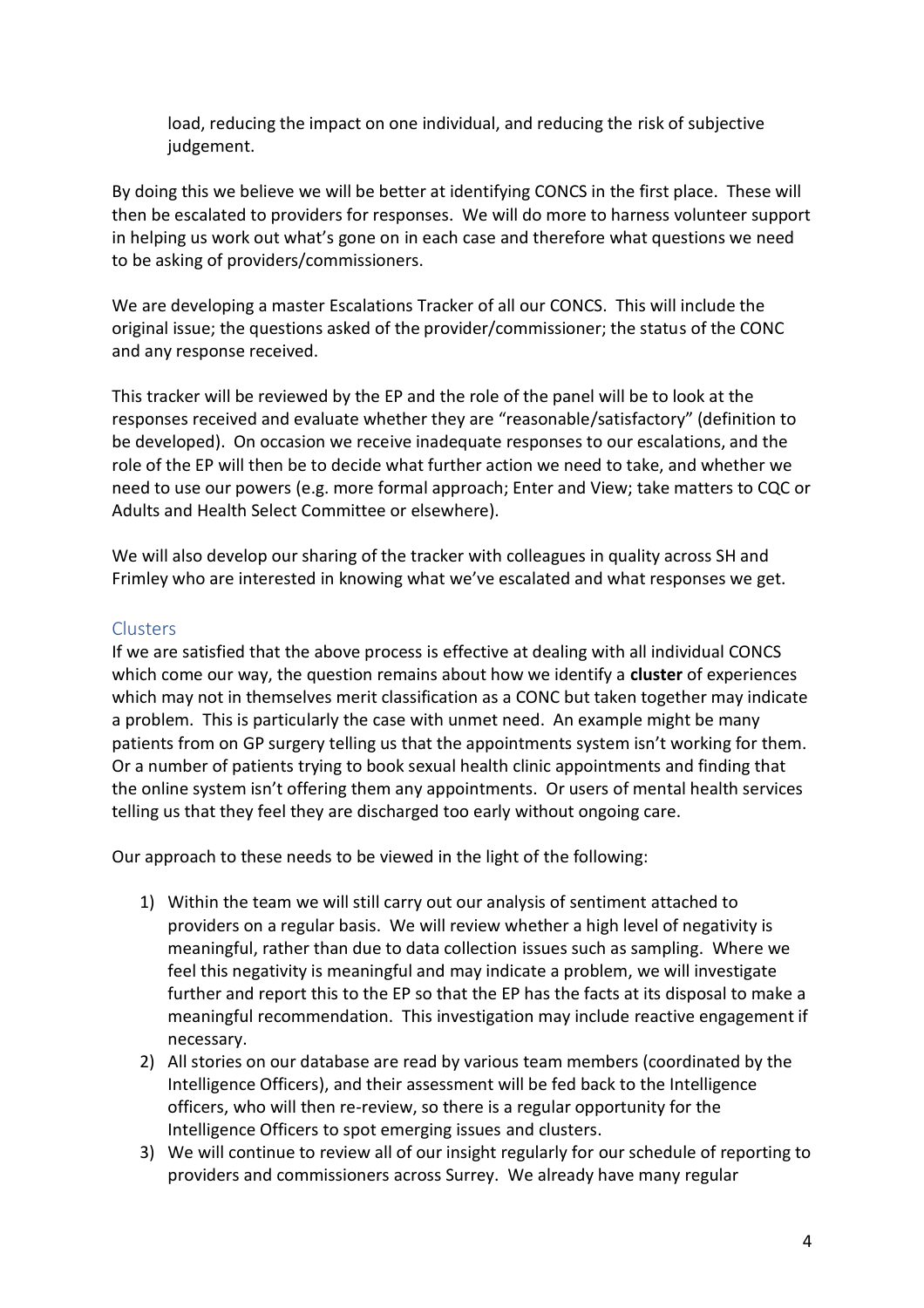meetings with a range of CCGs, Adult social care, primary care, public health, SABP, SECAmb. Over the coming year we will be adapting and extending this to include ICPs, and all the hospitals. During the preparation of these reports we will be analysing all the stories we hold for the relevant commissioner/provider, which provides an opportunity to identify clusters.

Using these three approaches we will report on clusters to the EP alongside the CONCS as part of the Escalations Tracker, so that the EP can see what action the team has taken in response to these clusters.

#### How we will keep the EP informed about what we are hearing about services

The tool which we have used to date to spot emerging issues is the sentiment attached to all our stories – negative sentiment prompts further scrutiny. The level of negativity which triggers additional scrutiny has changed over time but we have maintained sentiment as our key guide.

Over the last year, with new perspectives being brought from the staff team, we have been questioning whether this quantitative approach, based around sentiment, it a reliable guide. This came to the forefront when we thought that we had identified a higher than average level of negative sentiment attached to RSCH. In order to get to the bottom of this we carried out a "deep dive" into the last 6 months' worth of stories for RSCH. We also compared these to the last 6 months for Frimley. To cut a long story short, in the end we came to the conclusion that the negative sentiment we were attributing did not in itself mean anything significant.

This is due to a number of factors, including:

- 1) Hospitals in Surrey are different, have different specialities and see different types of patients. This may make a significant difference to the stories we collect as patient expectations and experiences may vary hugely. We aren't comparing apples with apples.
- 2) Trusts in Surrey cover a wide range of services/departments, and to look at overall sentiment for the Trust as a whole is not particularly helpful. Where possible we do look at individual services (eg within SABP we look at various mental health services), however we often don't have the volume to make this meaningful.
- 3) The source of our stories makes a big difference to the sentiment attached. The experiences which come in via our Helpdesk, website, CA champions and IHCA tend to be negative (that's why the person has taken the trouble to approach us proactively). Whereas the experiences we pick up on face to face engagement are much more mixed. Therefore, the mix of sources through which experiences have come in over the last 6 months can make a big difference to sentiment. This has been addressed at the EP through the addition of "source" information to the reporting but still leads to more questions.
- 4) One story from a member of the public can have many sub-topics within it. Each of these sub-topics is assigned a sentiment. Therefore, the sentiment for the provider can quickly become skewed by a small number of stories with many negative subtopics, particularly for providers who we don't capture many stories about.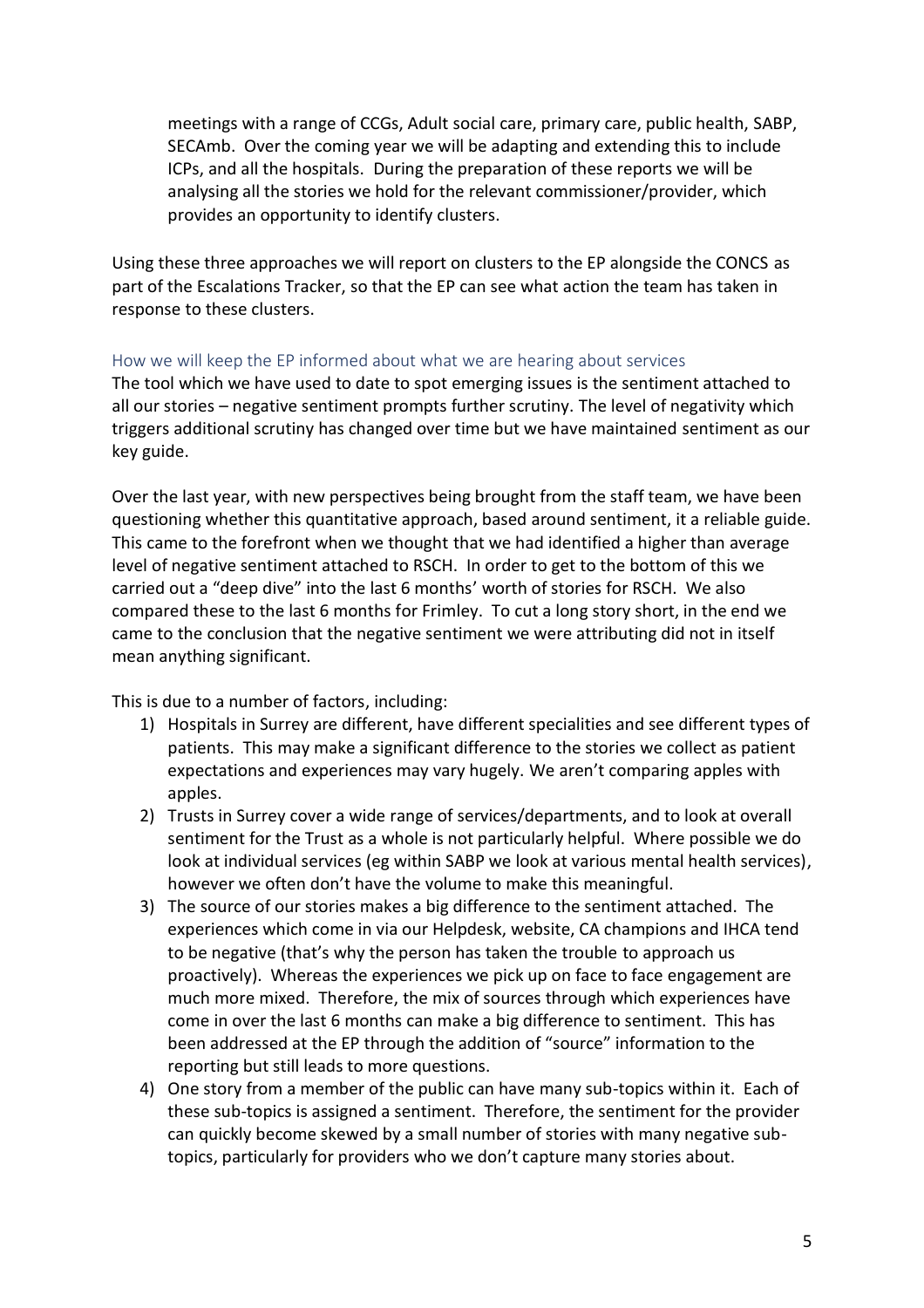5) The providers with higher levels of negativity don't change much over time (mental health services, adults social care) – therefore the analysis has limited use.

This is not to say that we want to move away from sentiment analysis altogether. We still believe it is a useful tool to help the team identify areas for further investigation. However, the "Thematic analysis" report which goes to the EP is often too broad to be helpful. The same providers tend to crop up each time, and when a provider does crop up, the panel is often unsure what is giving rise to the negativity – there is no clear set of themes, therefore it is impossible for the panel to recommend action.

We feel it will be more efficient for the team to review insight on a regular basis, using sentiment as a tool. The team will review all stories for a particularly negative provider (as we did for RSCH) to try to identify what is giving rise to the negativity, or if it is a quirk of our engagement schedule and methods. Where the team perceive that there is a potential cause for concern, this will be reported to the EP with recommendations for further action.

The team will also be reviewing our insight on a regular basis for a wide range of WWH meetings. We also reach out to partners and volunteers to ask them to share with us "nondatabase intelligence" to ensure we have an ear to the ground. These activities will form the basis of a regular "Intelligence Report" which will keep the EP informed about what we are hearing and whether we have concerns.

We will maintain our practice of reaching out to our volunteer groups and partners such as Citizens Advice on a regular basis to ask if they are hearing of any concerns that aren't on our database ("non-database intelligence concerns") to supplement our own engagement feedback.

Therefore, instead of presenting a report based on sentiment analysis to the EP, we will prepare a regular Intelligence Report which will pull together the headlines of our analysis for the WWH meetings, the rolling review of the database, and our non-database intelligence concerns.

#### A note on Enter and View

We are planning to use our Enter and View powers in the following ways in 2020/21:

- 1) Under the Community Engagement Strategy, we will consider using E&V to reach those "behind closed doors" who would otherwise find it hard to engage with us, as we visit each ICP area on a rolling monthly cycle;
- 2) If we have a specific project where we feel E&V is the best tool to reach people (e.g. care home residents) then we will visit as part of the methodology for that project;
- 3) Where we hear a concerning case about a care home we will liaise with the CQC and if we feel it's appropriate we will carry out an E&V. If time permits we will discuss this at Escalations Panel in advance, however, if the CEO feels a more urgent visit is needed, we will not wait for the EP.

# Recommendations

1. The remit of the EP is revised to become a panel which: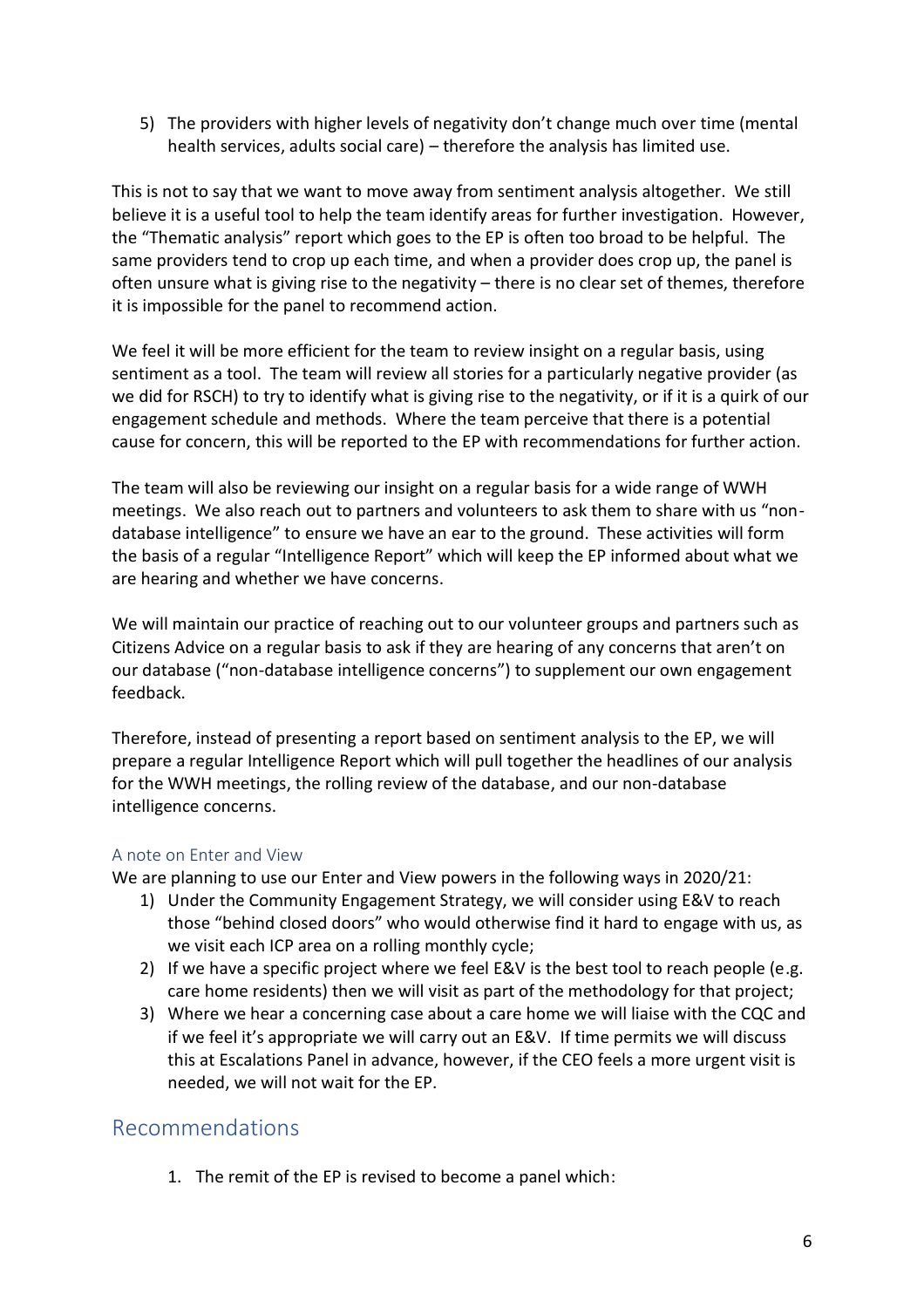- a) Reviews the Escalations Tracker and helps decide whether responses from providers/commissioners to individual escalations are satisfactory;
- b) If responses are not satisfactory, helps decide what further action HWSy should take;
- c) Receives an overview of intelligence across all sources, including clusters, and helps decide if more resource should be deployed on emerging issues.
- 2. HWSy continues to escalate all CONCS as business as usual. To assist with this, a sub-group of volunteers is established to help look at CONCS and work out what questions to ask.

Other improvements:

- All partners doing inputting to sign up to new guidelines which include flagging potential CONCS (now actioned as part of signing up to new SLAs for 2020/21);
- Training to be offered on how to identify a CONC if needed;
- Work to identify CONCS to be distributed amongst team members;
- Definition of "Reasonable Response" to our escalations to be agreed as part of this paper and reviewed in one year.

#### Appendix 1: Overview of our reporting for 2020/21

- Ongoing Escalations and activity tracker with CONCS and clusters as a subset (in development)
- Regular Intelligence Report summarising headlines from the reports below (in development)
- Quarterly report for CQC
- Quarterly report for Heartlands ICS Quality and Performance Board
- Reports for each ICP after each monthly engagement focus
- "As and when" reports on soft intelligence for Surrey Heartlands JIG
- 6-monthly meeting with hospitals
- 6-monthly meetings with SABP
- Quarterly report for SECAmb (compiled by HW West Sussex)
- 6-monthly report for all public health-commissioned services
- Regular reports on sexual health for contract monitoring meetings